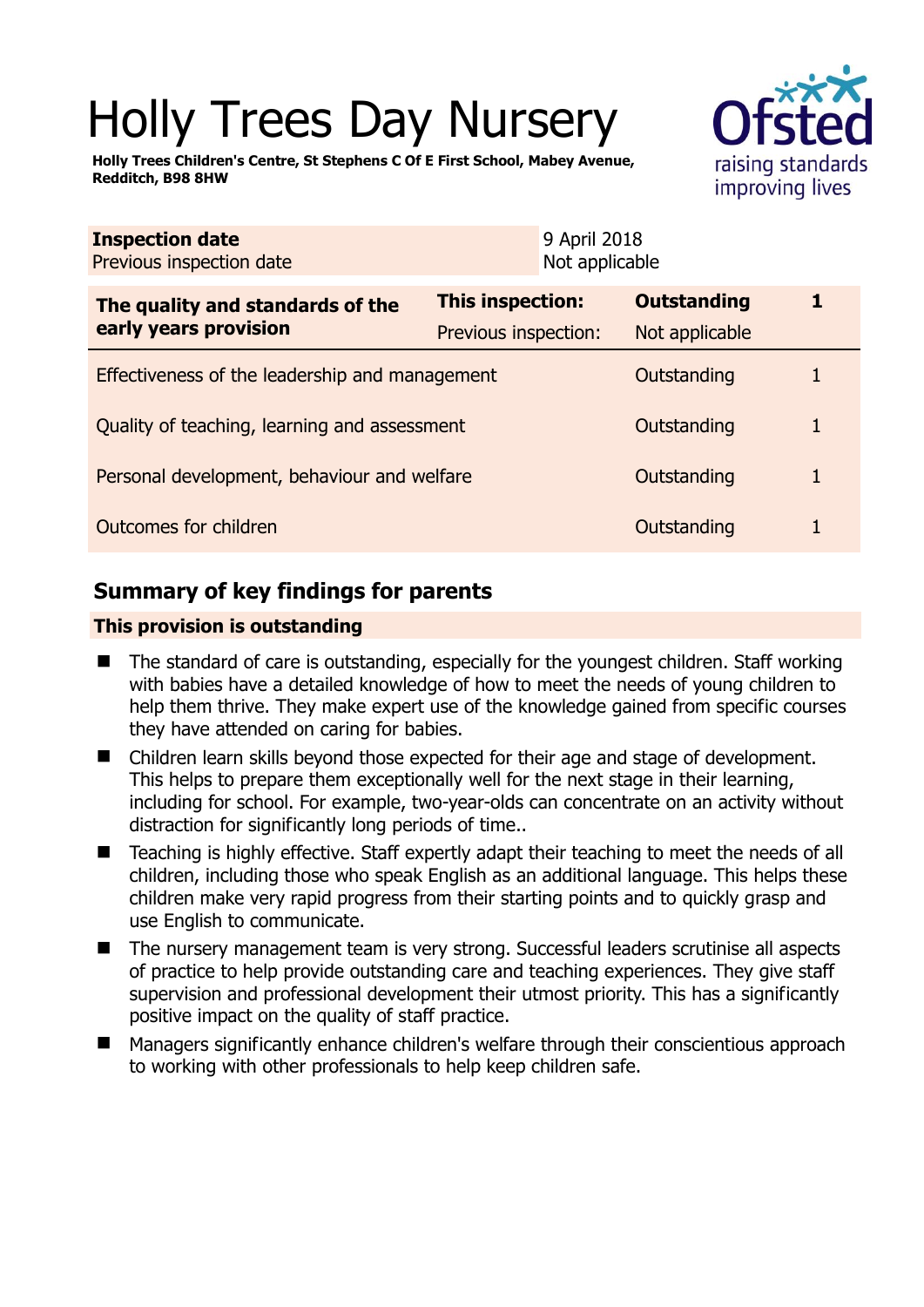## **What the setting needs to do to improve further**

#### **To further improve the quality of the early years provision the provider should:**

■ extend the successful monitoring of groups of children's learning to help accelerate their outstanding progress even further and to monitor the impact this has on children's outcomes.

## **Inspection activities**

- The inspector observed the quality of teaching during activities indoors and outdoors and assessed the impact this had on children's learning. He completed a joint observation with the manager and deputy.
- The inspector spoke with parents and children during the inspection and took account of their views.
- The inspector held a meeting with the provider, manager and deputy. He looked at relevant documentation and evidence of the suitability of staff working in the nursery.
- The inspector held discussions with key persons about children's progress, the arrangements for children sleeping, safeguarding and care routines.
- $\blacksquare$  The inspector had a tour of the premises and checked the procedures for assessing risks.

## **Inspector**

Scott Thomas-White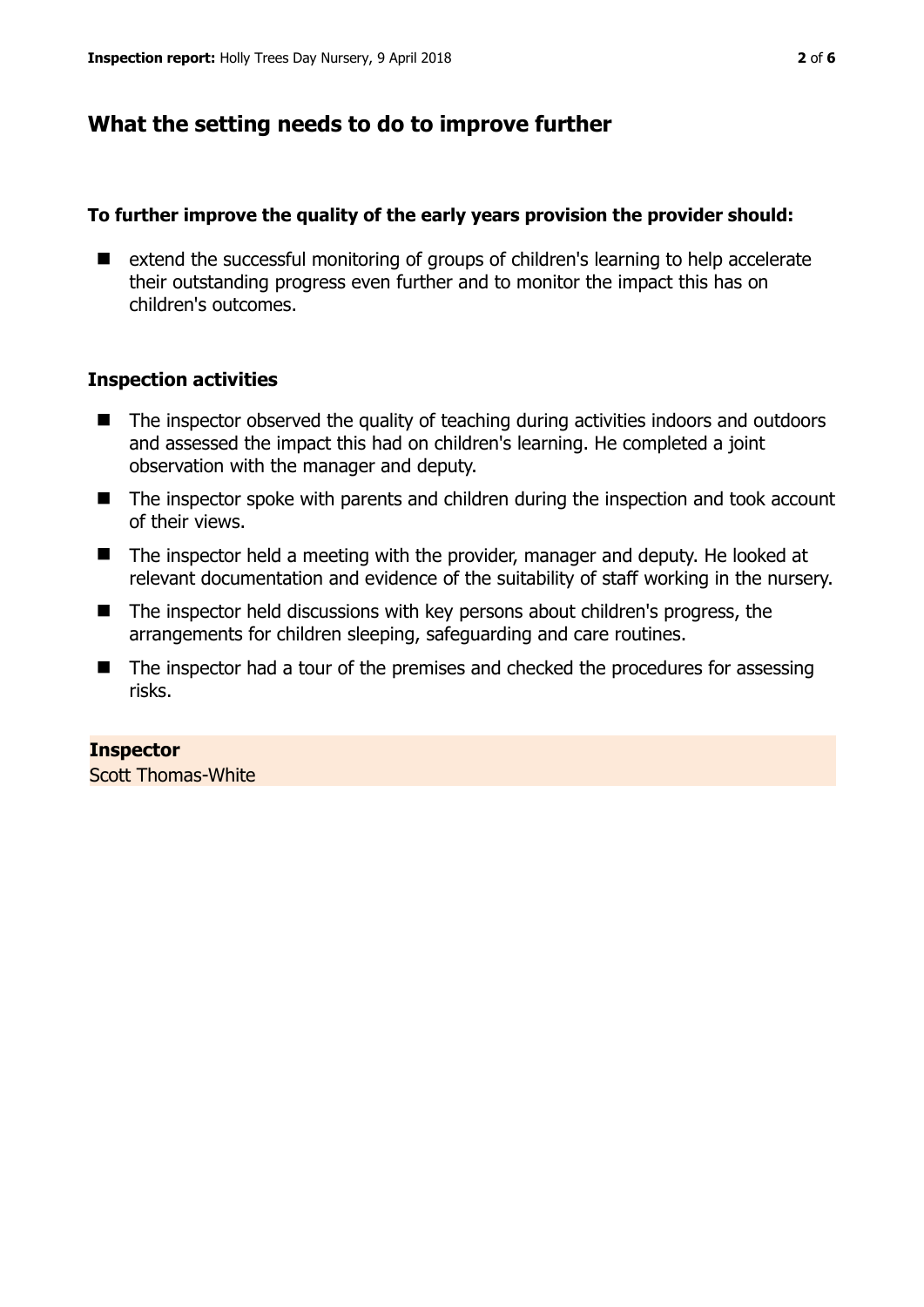## **Inspection findings**

### **Effectiveness of the leadership and management is outstanding**

Managers' meticulous monitoring of children's progress helps to reduce any differences in learning rapidly. For example, they have successfully identified ways to accelerate children's outstanding mathematical development even further. Managers have identified ways to build on their highly successful monitoring to include other groups of children, such as different cohorts of children due to start school, although they have not started to do so yet. Safeguarding is effective. Staff are exceptionally vigilant in identifying any possible signs of abuse. Managers help to maintain staff's first-rate knowledge of safeguarding through a variety of professional development methods. Key persons supporting those children who have special educational needs and/or disabilities go above and beyond to coordinate and work with parents and other professionals. This helps to promote a fully integrated approach to meeting children's needs and to close any gaps in their learning rapidly.

#### **Quality of teaching, learning and assessment is outstanding**

Staff are highly successful in engaging all parents in their children's learning. Parents are extremely positive about events staff organise. At these events, they can observe their children's learning and get ideas and resources from staff to enable them to guide their children's learning at home. Staff working with the oldest children have an exceptionally strong focus on preparing them for school. They teach the oldest children outstanding literacy skills, such as reading sounds of words and blending them together to help them to read aloud. Staff have an in-depth knowledge of each child's learning needs and plan exceptionally interesting activities to support these. For example, in the toddler room, staff facilitated a sand play activity that fully captivated children's interest. Toddlers used their vivid imaginations to build stories using the resources, such as rescuing pretend people trapped in the sand using a toy bone as a key.

#### **Personal development, behaviour and welfare are outstanding**

Staff follow robust procedures to promote exceptionally high standards of health, welfare and well-being for each child. They provide babies with superb opportunities to explore their environment, inside and outside. In the garden, babies use the equipment available to help them quickly learn how to climb and jump. This helps to promote their outstanding physical development. Staff work exceptionally closely with parents to help promote a strong continuity of care between home and the nursery. They follow parents' preferences on how to care for their children. For example, some parents choose for their children to sleep outside undercover and staff provide highly suitable provision to enable this request.

#### **Outcomes for children are outstanding**

All children make outstanding progress. Babies understand boundaries and can follow simple rules as they develop excellent personal and social skills. Toddlers make rapid progress in mathematics, such as being able to order three items by height. Older children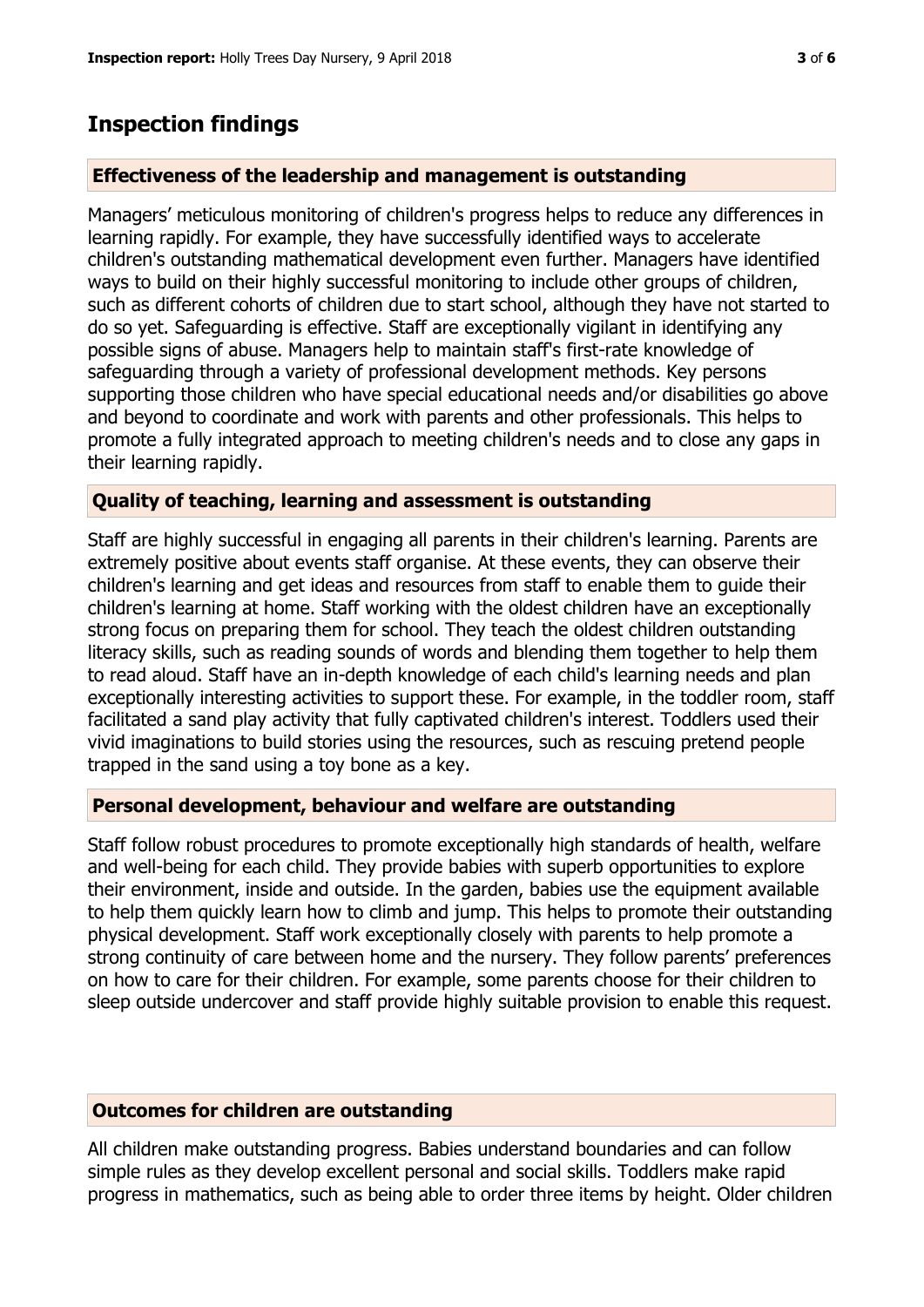have an increasingly strong understanding of the world. They can compare and recognise the difference between the seeds of carrots and potatoes as they plant them.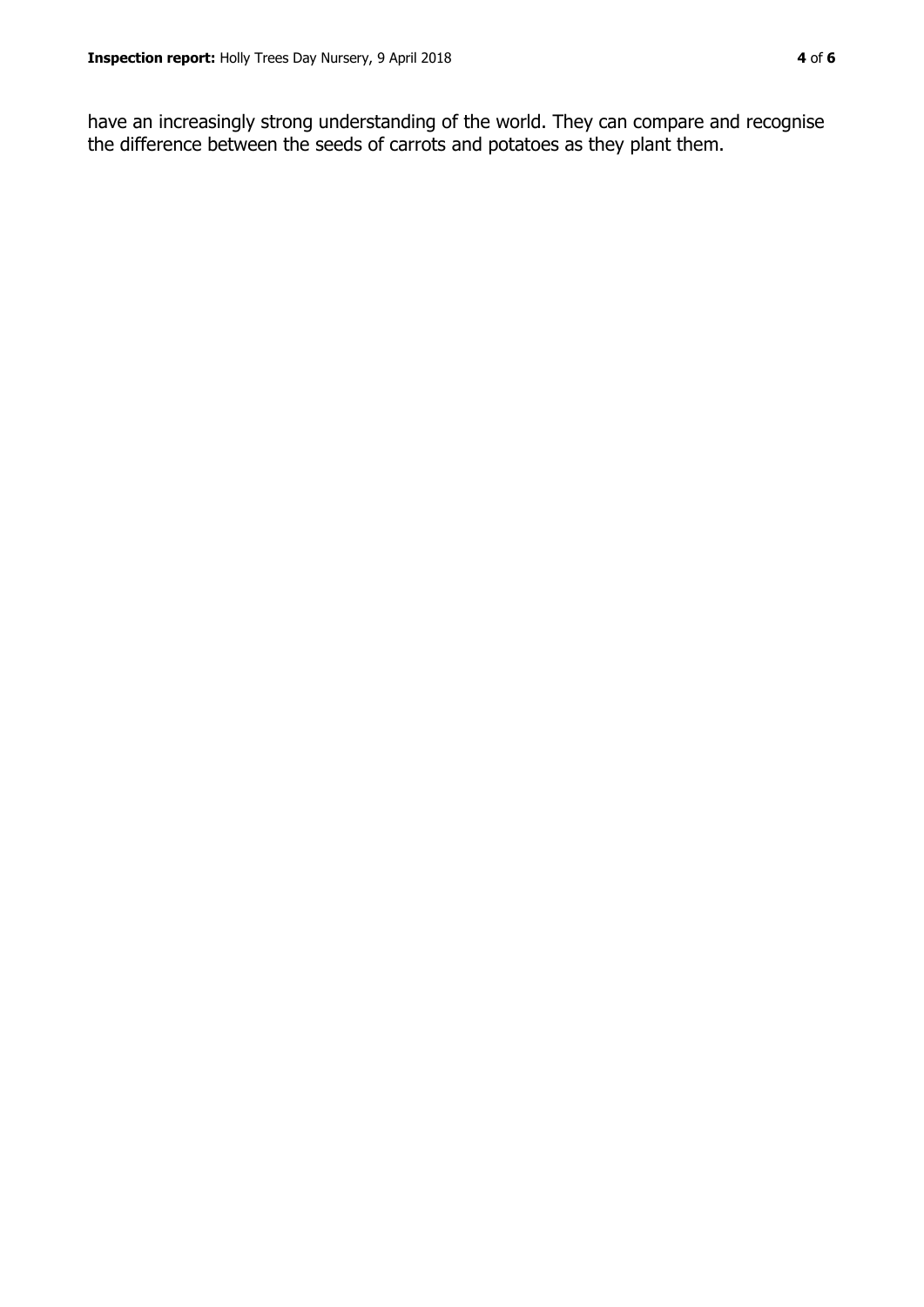## **Setting details**

| Unique reference number                             | EY501644                                                                             |  |
|-----------------------------------------------------|--------------------------------------------------------------------------------------|--|
| <b>Local authority</b>                              | Worcestershire                                                                       |  |
| <b>Inspection number</b>                            | 1133793                                                                              |  |
| <b>Type of provision</b>                            | Full-time provision                                                                  |  |
| Day care type                                       | Childcare - Non-Domestic                                                             |  |
| <b>Registers</b>                                    | Early Years Register, Compulsory Childcare<br>Register, Voluntary Childcare Register |  |
| Age range of children                               | $0 - 9$                                                                              |  |
| <b>Total number of places</b>                       | 64                                                                                   |  |
| <b>Number of children on roll</b>                   | 107                                                                                  |  |
| Name of registered person                           | Holly Trees Day Nursery Ltd                                                          |  |
| <b>Registered person unique</b><br>reference number | RP910131                                                                             |  |
| Date of previous inspection                         | Not applicable                                                                       |  |
| <b>Telephone number</b>                             | 01527 591739                                                                         |  |

Holly Trees Day Nursery registered in 2016. It is run by a private provider, who also operates other settings. The nursery opens from 8am to 6pm, Monday to Friday, all year round, except during bank holidays and for one week at Christmas. The nursery also offers before- and after-school care. The pre-school and after-school club operates from the site of the host school, during term times. There are 19 members of childcare staff. Of these, 18 hold appropriate early years qualifications at level 2 or above, including one member of staff with qualified teacher status. The nursery receives funding to provide free early education for two-, three- and four-year-old children.

This inspection was carried out by Ofsted under sections 49 and 50 of the Childcare Act 2006 on the quality and standards of provision that is registered on the Early Years Register. The registered person must ensure that this provision complies with the statutory framework for children's learning, development and care, known as the early years foundation stage.

Any complaints about the inspection or the report should be made following the procedures set out in the guidance 'Complaints procedure: raising concerns and making complaints about Ofsted', which is available from Ofsted's website: www.gov.uk/government/organisations/ofsted. If you would like Ofsted to send you a copy of the guidance, please telephone 0300 123 4234, or email enquiries@ofsted.gov.uk.